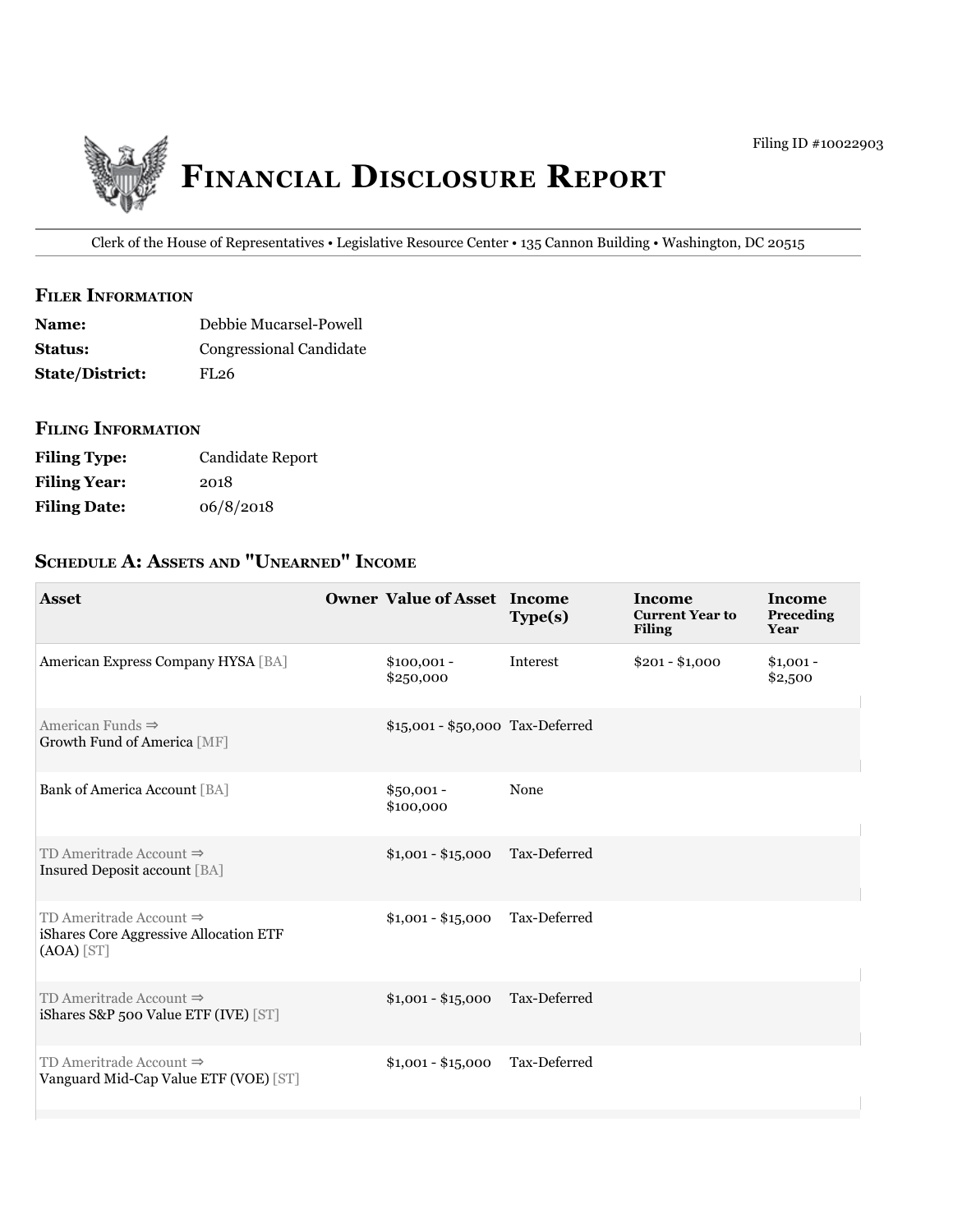| <b>Asset</b>                                               | <b>Owner Value of Asset Income</b> |                    | Type(s)                          | Income<br><b>Current Year to</b><br><b>Filing</b> | Income<br>Preceding<br>Year |
|------------------------------------------------------------|------------------------------------|--------------------|----------------------------------|---------------------------------------------------|-----------------------------|
| Valic $\Rightarrow$<br>Amer Funds Euro Pac R3 [MF]         |                                    | $$1,001 - $15,000$ | Tax-Deferred                     |                                                   |                             |
| Valic $\Rightarrow$<br>Columbia Balanced A [MF]            |                                    | $$1,001 - $15,000$ | Tax-Deferred                     |                                                   |                             |
| Valic $\Rightarrow$<br>Fixed Interest Option [MF]          |                                    |                    | \$15,001 - \$50,000 Tax-Deferred |                                                   |                             |
| Valic $\Rightarrow$<br>Janus H end Small Cap Value S [MF]  |                                    | $$1,001 - $15,000$ | Tax-Deferred                     |                                                   |                             |
| Valic $\Rightarrow$<br>Janus Hend Small Cap Value S [MF]   |                                    | $$1,001 - $15,000$ | Tax-Deferred                     |                                                   |                             |
| Valic $\Rightarrow$<br>JP Morgan Equity Idx I [MF]         |                                    |                    | \$15,001 - \$50,000 Tax-Deferred |                                                   |                             |
| Valic $\Rightarrow$<br>Legg Mason Clearbridge Md Cp A [MF] |                                    | $$1,001 - $15,000$ | Tax-Deferred                     |                                                   |                             |
| Vanguard 529 Plan(Nevada) [5P]<br>LOCATION: NV             |                                    | $$1,001 - $15,000$ | Tax-Deferred                     |                                                   |                             |
| Vanguard 529 Plan(Nevada) [5P]<br>LOCATION: NV             |                                    | $$1,001 - $15,000$ | Tax-Deferred                     |                                                   |                             |

\* Asset class details available at the bottom of this form. For the complete list of asset type abbreviations, please visit [https://fd.house.gov/reference/asset-type-codes.aspx.](https://fd.house.gov/reference/asset-type-codes.aspx)

## **ScheDule c: earneD income**

| <b>Source</b>        | <b>Type</b>     | <b>Amount</b><br><b>Current Year to</b><br><b>Filing</b> | Amount<br><b>Preceding Year</b> |
|----------------------|-----------------|----------------------------------------------------------|---------------------------------|
| Gkollaborative, Inc. | Consulting fees | N/A                                                      | \$7,152.00                      |
| Felman Trading       | Spouse Salary   | N/A                                                      | N/A                             |
| Robert Powell PA     | Spouse Salary   | N/A                                                      | N/A                             |

## **ScheDule D: liaBilitieS**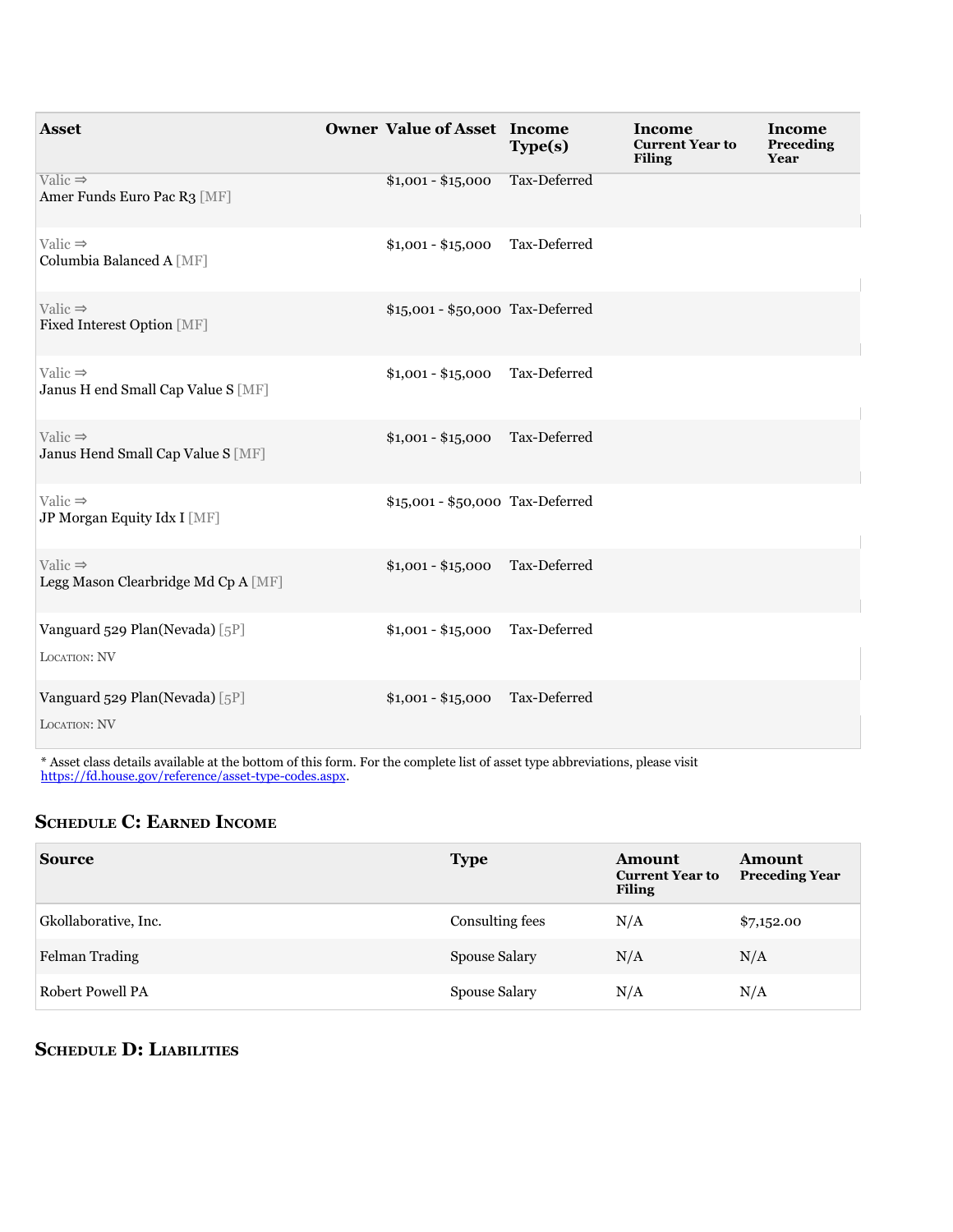| <b>Owner Creditor</b>  | Date Incurred Type          |                      | <b>Amount of</b><br>Liability |
|------------------------|-----------------------------|----------------------|-------------------------------|
| <b>Bank of America</b> | April-May 2018              | Consumer credit card | $$10,000 - $15,000$           |
| Navient                | 1988-1992 and<br>1994-1996  | Student loan         | $$15,001 - $50,000$           |
| <b>MOHELA</b>          | 1996-1999                   | Student loan         | $$50,001 -$<br>\$100,000      |
| Citibank               | January 2018-<br>April 2018 | Consumer credit card | $$10,000 - $15,000$           |

#### **SCHEDULE E: POSITIONS**

| <b>Position</b> | <b>Name of Organization</b>         |  |
|-----------------|-------------------------------------|--|
| Managing Member | D Mucarsel-Powell & Associates, LLC |  |

### **ScheDule f: agreementS**

None disclosed.

#### **ScheDule J: compenSation in exceSS of \$5,000 paiD By one Source**

| <b>Source (Name and Address)</b>                 | <b>Brief Description of Duties</b>                           |
|--------------------------------------------------|--------------------------------------------------------------|
| Florida International University (Miami, FL, US) | Community and advancement services - medical school programs |

### **ScheDule a aSSet claSS DetailS**

- American Funds
- TD Ameritrade Account
- Valic **Valich Community of the Community** Service Community of the Community of the Community of the Community of the Community of the Community of the Community of the Community of the Community of the Community of the Co

### **excluSionS of SpouSe, DepenDent, or truSt information**

**trusts**: Details regarding "Qualified Blind Trusts" approved by the Committee on Ethics and certain other "excepted trusts" need not be disclosed. Have you excluded from this report details of such a trust benefiting you, your spouse, or dependent child?  $C$  Yes  $C$  No

**exemption**: Have you excluded from this report any other assets, "unearned" income, transactions, or liabilities of a spouse or dependent child because they meet all three tests for exemption?

 $C$  Yes  $C$  No

## **certification anD Signature**

gfed $\Gamma$  is that that that the statements I have made on the attached Financial Disclosure Report are true, complete, and complete, and complete, and correct to the attached Financial Disclosure Report are true, complete,